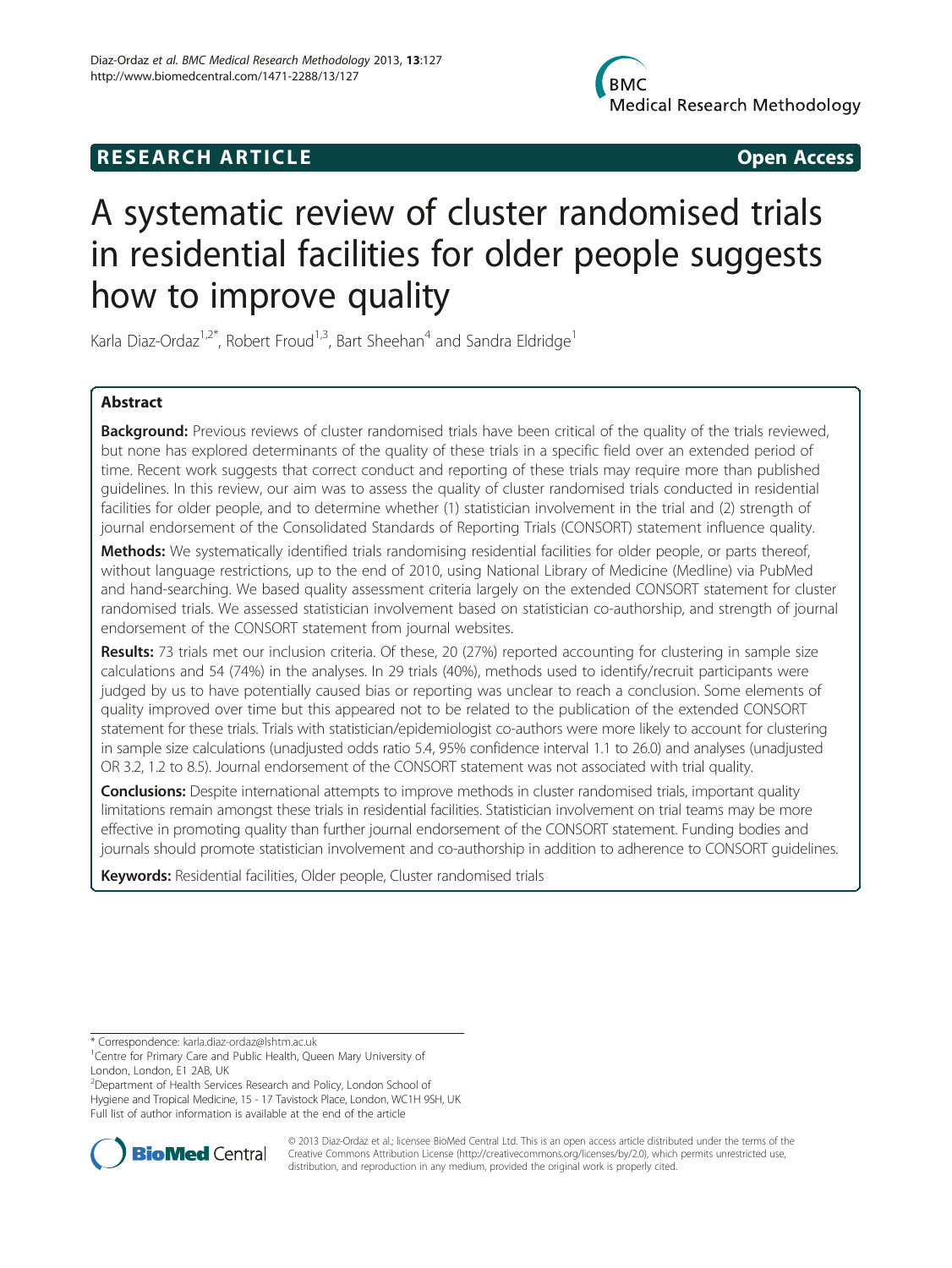## Background

In cluster randomised trials, groups (or clusters) of individuals are randomised, rather than the individuals themselves. Over the past 25 years this trial design has become increasingly common in many fields such as primary care, where the clusters are often general practices (because the target of an intervention is a practice or its staff), and in low-income countries (where villages or geographic areas are often randomised to avoid contamination between intervention and control group participants in the same village/area). These trials are more complicated than individually randomised trials to design, conduct and analyse. In particular, sample size calculations and analyses should be adjusted to allow for homogeneity of individuals in the clusters, and investigators must avoid potential bias when identifying and recruiting individual participants [[1-4\]](#page-8-0). Previous reviews of these trials indicate low quality in respect of these and other methodological and reporting criteria [[4-](#page-8-0)[12\]](#page-9-0), and a possible trend from comparing review results of quality improvement over time [\[4](#page-8-0)]. Only one previous review explores trends in and determinants of quality directly [\[12](#page-9-0)], finding generally higher quality in journals with higher impact factors, but only modest impact of the 2004 extended CONSORT statement for cluster randomised trials [[13](#page-9-0)]. In that paper, the authors suggest that it may require more than publication of guidelines to assist editors and investigators in the correct conduct and reporting of these trials. Elsewhere it has been hypothesised that pressure from statisticians may have contributed to improvements in the quality of these trials [[9\]](#page-9-0). Whilst there is no empirical evidence to support this, there is evidence for the effect of the presence of statisticians on the quality of individually randomised trials [\[14](#page-9-0),[15\]](#page-9-0). Previous research has identified better reporting amongst randomised controlled trials published in journals more strongly promoting the 1996 original CONSORT statement [[16](#page-9-0)].

We were aware of several cluster randomised trials evaluating a range of interventions in residential facilities for older people [[17,18\]](#page-9-0). We reasoned that these trials should be common in such facilities because of the types of intervention likely to be evaluated such as changing treatment policies, and because of the risk of contamination between individuals living in such close proximity even when an individually randomised trial might have been possible in other settings. There are no previous reviews of trials in this area; we therefore expected quality to be more variable than in areas where the publication of reviews may have influenced conduct and reporting. There are ageing populations worldwide and even the most optimistic projections for community focused care suggest that the proportion of over 65s that can expect to receive long-term care in residential facilities will increase [[19,20](#page-9-0)] beyond current levels. About a half are currently in long-term care [[21,22](#page-9-0)]. The quality of cluster randomised trials in care homes is therefore important for shaping future healthcare evidence [[23](#page-9-0)].

Here we describe the characteristics, and quality of methods and of reporting, of cluster randomised trials in residential facilities and provide some practical guidance for future investigators that could facilitate faster improvement in trial design, conduct and analysis, and thus accelerate an increase in the quantity of high quality research in this area. In particular, we wanted to see whether statistician involvement in the trial, and the strength of a journal's endorsement of the CONSORT statement affected the methodological and reporting quality.

#### **Methods**

## Inclusion and exclusion criteria

We included cluster randomised trials conducted up to the end of 2010 in residential facilities for older people where the unit of randomisation was the facility or a physical part of it, for example a ward, wing, or floor. We used the Medical Subject Headings definition of residential care facilities: long-term care facilities which provide supervision and assistance in activities of daily living with medical and nursing services when required. We extended this definition to other group-living arrangements where some care is provided, for example, retirement villages. The majority of the residents included in a trial had to be over the age of 60. We excluded quasiexperimental cluster designs, studies reported as 'pilot', 'feasibility', or 'preliminary' studies, studies in which no outcomes were reported, and reports on cost-effectiveness. No studies were excluded on the basis of quality, since our aim was to provide a description of quality. No trial was excluded on the basis of language or date of publication. Following the example of a previous review [[24](#page-9-0)], secondary reports of individual trials were included if they reported different outcomes from the primary report.

#### Data sources and search methods

We searched PubMed for relevant reports in early 2011. The full electronic search strategy is given in (Additional file [1:](#page-8-0) Box 1). KDO hand-searched the electronic archives of journals identified from initial scoping searches as those publishing at least five potentially relevant papers: the British Medical Journal, Journal of the American Medical Association, BioMed Central Health Services Research, Age and Ageing and the Journal of the American Geriatrics Society, back to the year 2000. We also conducted citation searches of each eligible report identified to find additional eligible trial reports. Finally, we contacted authors identified from the searches as having published at least three primary reports of trials in the area, asking them to identify additional studies.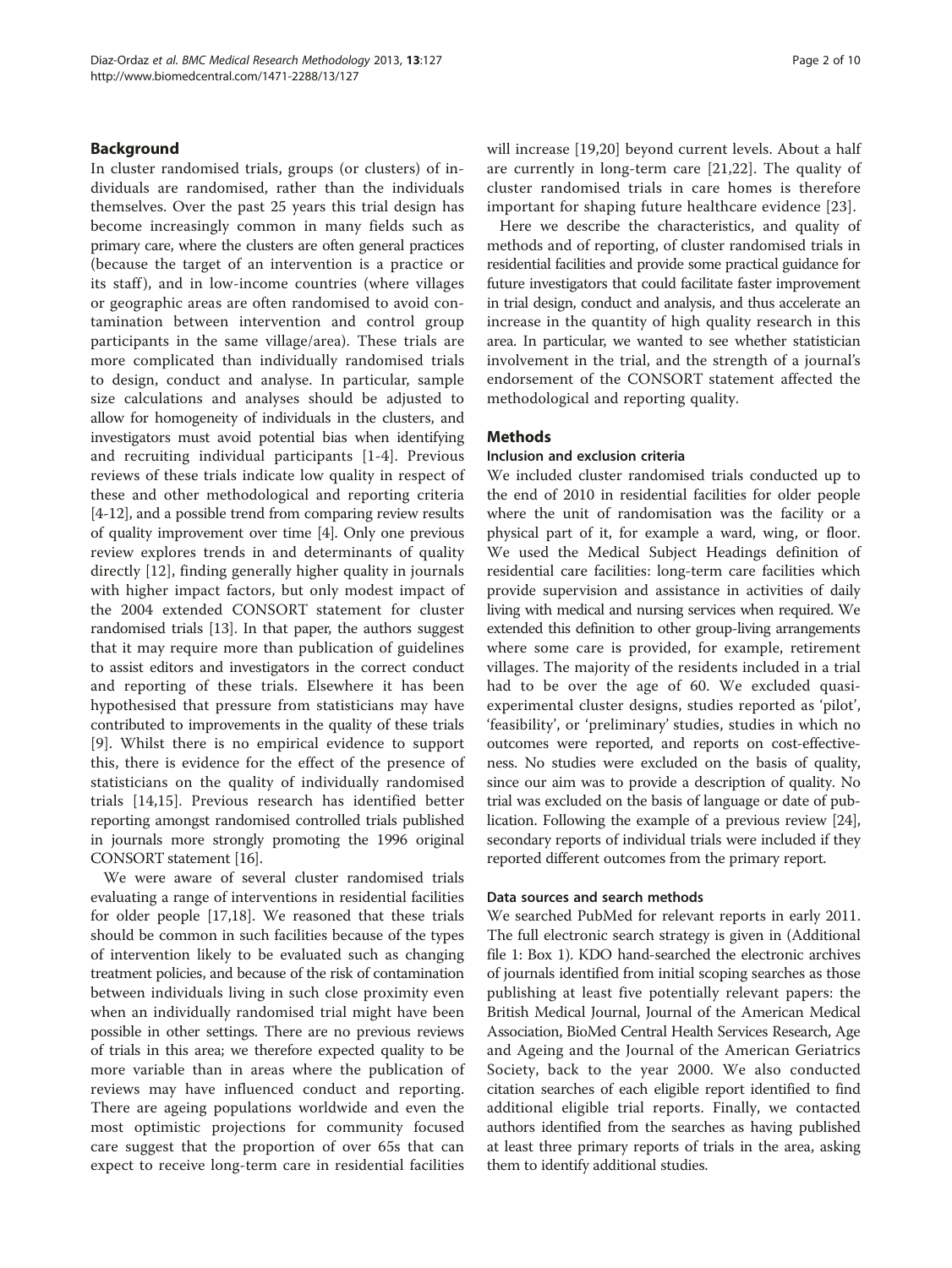#### Sifting and validation

The validation process was defined in the protocol as consisting of an independent reviewer assessing the eligibility of papers that turn up in the searches strictly following the inclusion criteria without prior knowledge of the decision made by the lead reviewer as to the suitability of the paper.

To validate hand and citation searches performed by KDO, RF hand-searched the electronic version of the Journal of the American Geriatric Society for 2004, the Journal of the American Medical Association for 2000, and the references of two included papers [[25](#page-9-0),[26](#page-9-0)].

KDO examined titles and abstracts of trials identified from electronic searches and obtained full texts, of those definitely or possibly satisfying inclusion criteria. To validate, RF carried out the same process on a random 10% selection of the electronically identified trials, a validation method used by previous reviews of this type [[10](#page-9-0)]. When it was unclear from full texts whether a trial should be included, a final decision was made by SE.

#### Data extraction

KDO extracted data from all reports; SE or RF completed a second, independent, extraction for every report. Discrepancies were resolved by discussion. We used written guidance, agreed in advance of any extractions, when extracting data. Data were extracted onto a front-end program developed by us to assist consistency of recording and field completion in the data extraction process and to transfer extracted data to a spreadsheet. We included relevant data reported in trial protocols and other publications when these were clearly referenced in the main publication.

## Data extracted

To describe the trials, we extracted data on publication date, country (or countries) in which the trial was set and one primary outcome per report, defined as that specified by the authors, or if not specified, the outcome used in sample size calculations. If no primary outcome was specified and no sample size calculation was reported, the first outcome presented in the abstract was considered primary. We divided the primary outcomes into broad categories, for example: use of restraint, falls, depression, or medication use.

To assess the quality of trials, we created a list of quality items based on the extended CONSORT statement for cluster randomised trials [[13](#page-9-0)], items included in previous methodological reviews [[3,4](#page-8-0),[27\]](#page-9-0) and decisions by our team. See (Additional file [1:](#page-8-0) Table A).

To classify the potential for identification/recruitment bias resulting from lack of blinding of those identifying or recruiting potential participants, we used a graphical aid previously published [\[27\]](#page-9-0), based on the definitions used by Eldridge et al. [\[4](#page-8-0)].

To investigate the effect of the strength of the journal's endorsement of the extended CONSORT statement on quality, in early 2011, KDO and RF independently extracted all relevant text referring to the statement from the online versions of the 'Instructions to authors' of journals in which trial reports from 2005 onwards (after the publication of the extended CONSORT statement) were published. We adapted a previously used scale to classify journals as having high endorsement of the CONSORT statement [[28,29](#page-9-0)]. If the journal website used the words 'required', 'must', 'should', or 'strongly encouraged' in relation to adherence to the CONSORT checklist, medium endorsement if the website used the words 'encouraged' or 'recommended' or 'advised' or 'please', and low endorsement if the website used words such as 'may wish to consider' or 'see CONSORT' or there was no mention of the CONSORT statement.

We used statistician co-authorship as an indication of active statistician involvement. Based on a previously used criterion [[15,30\]](#page-9-0), we considered the report as having a statistician (or an epidemiologist or other quantitative methodologist) as co-author if at least one of the authors listed in the report belonged to a department/unit of biostatistics/epidemiology or mathematical sciences or was clearly designated as a statistician/epidemiologist. KDO and SE independently reviewed declared affiliations and qualifications in trial reports and when these were not clearly reported searched the web for affiliations and qualifications of authors; when it was impossible to ascertain whether or not there was a statistician as coauthor, this was recorded as missing. To minimise bias, we conducted these reviews separately from the main data extraction.

KDO and RF piloted the full inclusion and extraction process on a 10% sample of reports identified by electronic searches and hand searching. We refined the protocol accordingly and it is available from the authors.

#### Analysis

We present descriptive statistics on trial characteristics, and describe examples of some common types of intervention. For each quality criterion, we present the overall percentage adhering to relevant recommendations. To explore reasons for variation in quality we also present these percentages by whether the trial was published in 2004 (when the first extended CONSORT statement for cluster randomised trials was published) or earlier, or after 2004; by whether the trial had statistician involvement or not; and for those trials published after 2004, by the strength of the journal's endorsement of the CONSORT statement. To avoid difficulties in interpreting multiple comparisons in the context of a small sample size, we conducted formal statistical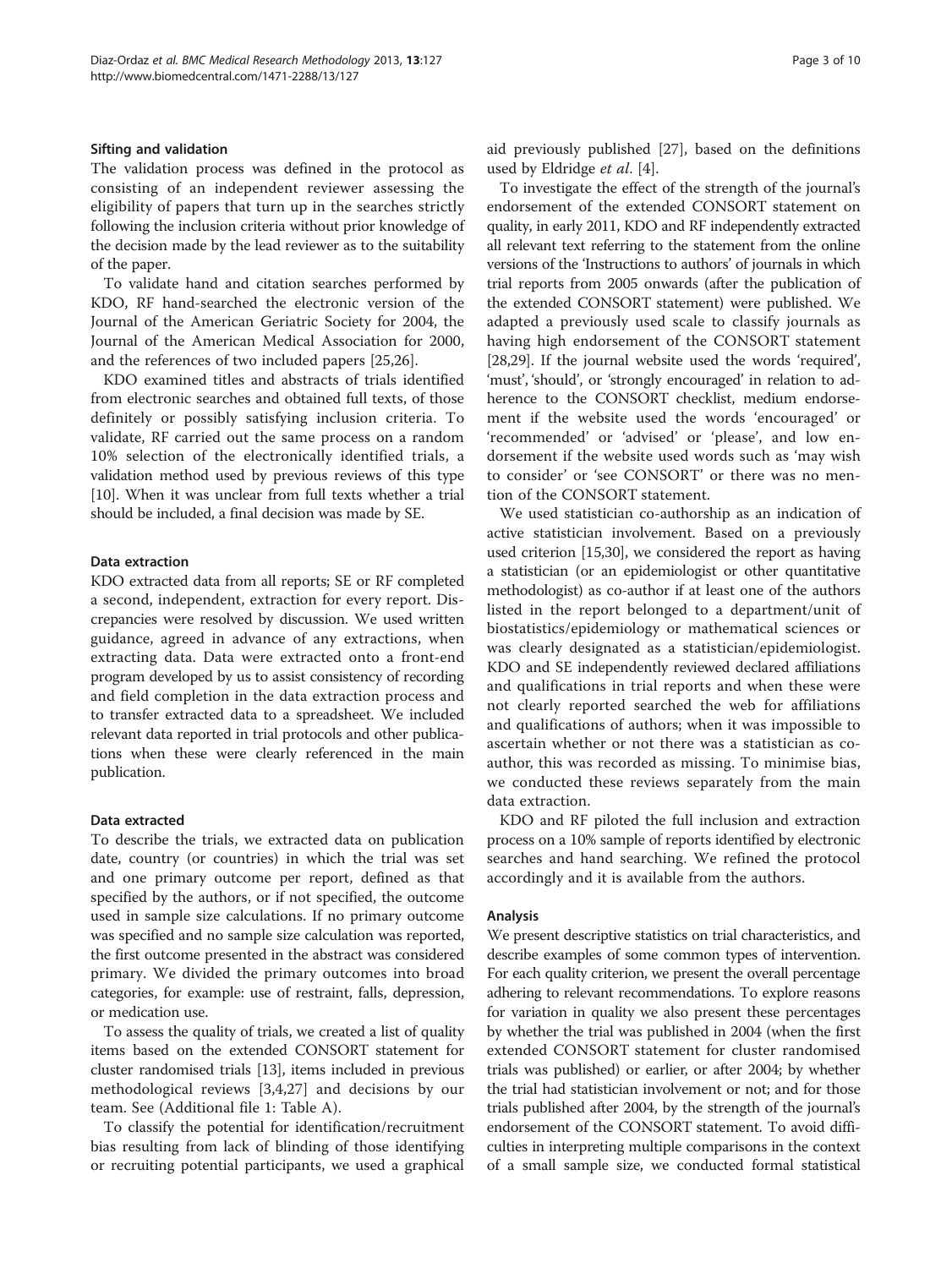analyses of the relationship between quality and journal CONSORT endorsement, statistician involvement, and publication period for three key methodological quality indicators selected from the methodological literature [[14,31,32\]](#page-9-0) and in consultation with three experts in the field. These were 'reported accounting for clustering in sample size calculations', 'reported accounting for clustering in analysis' and 'low or no potential for selection bias'. They reflect the major issues affecting the validity of cluster randomised trials, as failing to account for clustering in the sample size may result in loss of power to detect statistically significant differences, not accounting for clustering in the analysis results in a higher risk of a Type I error (i.e., erroneously concluding there was a statistically significant difference), and selection bias may be present since cluster randomised trials often recruit their participants after the clusters have been randomly allocated to treatment [[3,4](#page-8-0)].

We conducted univariable and multivariable logistic regression accounting for statistician co-authorship, publication period, and a variable with four categories (publication up to 2004, publication after 2004 and low CONSORT endorsement by journal, publication after 2004 and medium CONSORT endorsement, publication after 2004 and high CONSORT endorsement) that

combined publication period and journal CONSORT endorsement. We conducted all analyses using Stata release 11 [\[33](#page-9-0)].

## Results

We identified 308 published reports via our electronic search, rejecting 248 on the basis of titles or abstracts (56 non-randomised studies, 68 individually randomised trials, 95 cluster randomised trials either not in residential facilities for older people or in such facilities but randomising units other than the facility or a part of a facility, 21 protocols and other reports with no results, seven pilot or feasibility studies, one cost-effectiveness study). Additionally, 11 reports were found by hand searching (corresponding to references [A12, A14, A20, A26-A28, A45, A48, A50, A78, A83], Additional file [1](#page-8-0)), 16 by searching the references of included reports, and three from experts (references [A30, A68, A69], see Additional file [1](#page-8-0)), making a total of 90 full-text papers to be examined (Figure 1).

From these, 73 primary [A1-A73, A78] and 11 secondary reports [A74-A84] met our eligibility criteria (see Additional file [1:](#page-8-0) Tables B and C). Fifty-five had been identified by our electronic search. The full reference list is reported in the Appendix (reference numbers are

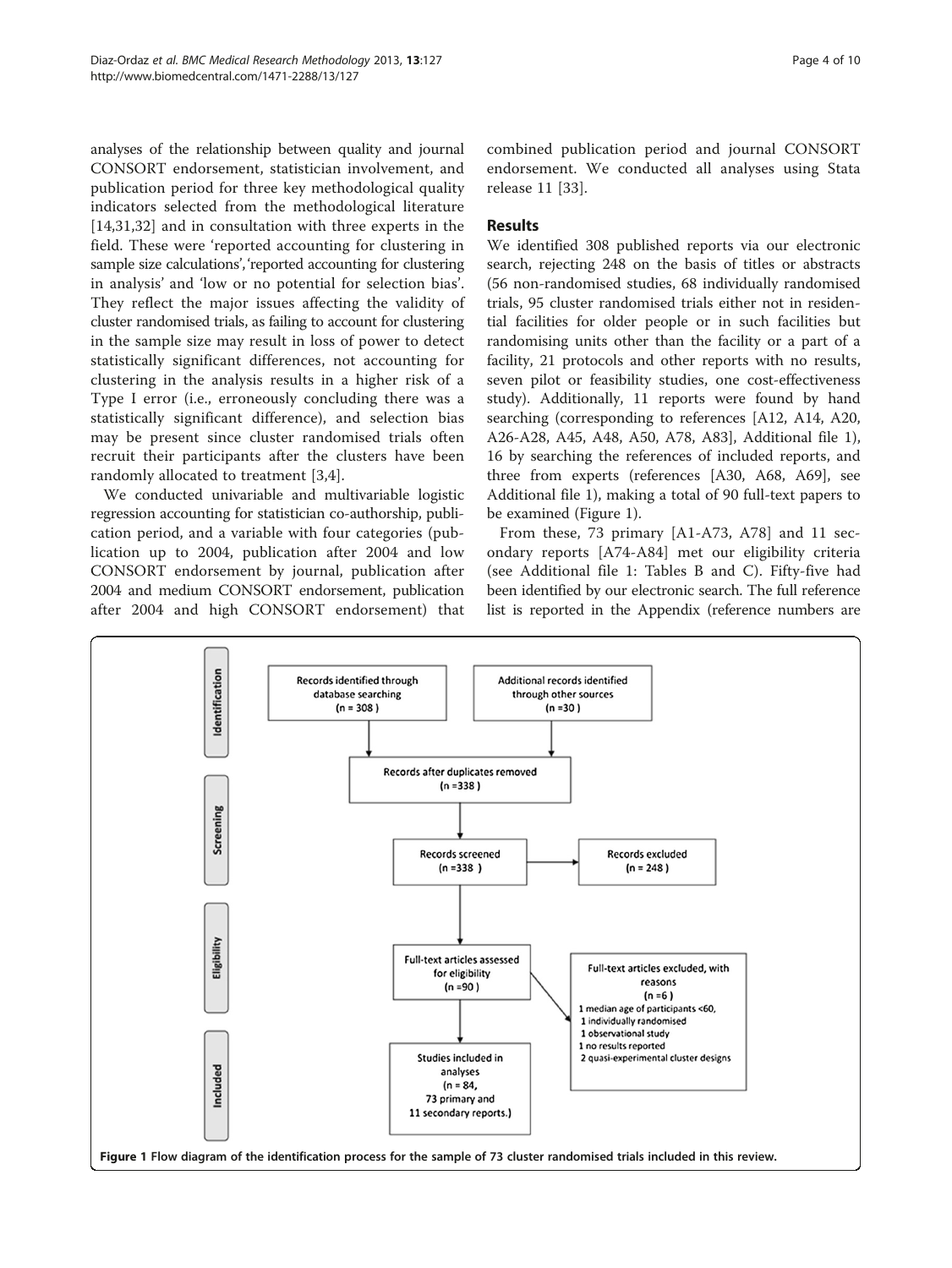preceded by an A to indicate they correspond to the reference list in the Additional file [1](#page-8-0)).

There was 93% agreement between the two reviewers for the 10% random sample used for the electronic search sifting validation (based on 31 reports), with a Cohen kappa coefficient of 0.87. The reviewers agreed on 100% of the hand-searches.

#### Trial characteristics and interventions

Of the 73 included trials, over half were conducted in North America or the UK (Table 1). The number of clusters randomised ranged from three [A45] to 223 [A55] and the number of individuals included in the analysis from 41 [A3] to 6636 [A73]. There were 68 parallel trials, two with factorial designs [A38, A50], four cross-over trials [A27, A28, A45, A48], and one split-plot design where each individual acted as his or

#### Table 1 Characteristics of trials

| Characteristic                                          | Number of trials (%) |
|---------------------------------------------------------|----------------------|
| Publication year                                        |                      |
| 1992-2004                                               | 29 (40)              |
| 2005-2010                                               | 44 (60)              |
| Country                                                 |                      |
| <b>USA</b>                                              | 17(23)               |
| UK                                                      | 16(22)               |
| Netherlands                                             | 9(12)                |
| Canada <sup>a</sup>                                     | 7(10)                |
| Australia                                               | 5(7)                 |
| Sweden                                                  | 5(7)                 |
| Others                                                  | 14 (19)              |
| Number of clusters<br>randomised                        |                      |
| Median (IQR)                                            | 15 (10, 36)          |
| Range                                                   | 3 to 230             |
| Average cluster size <sup>b</sup>                       |                      |
| Median (IQR)                                            | 26.2 (14.8, 42.9)    |
| Range                                                   | 3.2 to 201.1         |
| Primary focus of research<br>(based on primary outcome) |                      |
| Falls or fractures                                      | 21(29)               |
| Medication use                                          | 13 (18)              |
| Quality of Life                                         | 13 (18)              |
| Use of restraints                                       | 6(8)                 |
| Respiratory                                             | 4(6)                 |
| Depression                                              | 2(3)                 |
| Other                                                   | 14 (19)              |

<sup>a</sup> of which two jointly with the USA.

<sup>b</sup> Defined as number of individuals analysed/ number of clusters analysed, and which had 17 missing values, because we couldn't obtain either the number of individuals or of clusters in the analysis.

her own control [A44]; 27 trials (38%) were matched in pairs and two in triplets, 18 (24%) were stratified and the rest were randomised without any restrictions.

Interventions usually targeted staff in the facilities, residents, or both, though a few targeted premises (for example, modification of the residents' environment). Interventions aimed at staff were typically education and training, or the provision of a tool such as a falls risk assessment tool or a computerised decision support system. Interventions aimed at residents were typically treatments such as vaccines or hip protectors, or programmes of assessment and activity which often took place over a period of time, aimed at, for example, increasing mobility. See (Additional file [1:](#page-8-0) Box 2).

#### Trial quality

Quality was variable (Table [2](#page-5-0)). The word 'cluster' was used in the title or abstract in 51/84 (61%) reports. A clustered design was explicitly justified in 30 primary reports (42%) while the intervention in two further trials involved changing the light fittings of the whole facility, making individual allocation impossible [\[34,35](#page-9-0)].

Sample size calculations were described in 60% (43/73) of primary reports; clustering was accounted for in 47% (20/43) of these. Clustering was accounted for in the primary analyses of 74% (54/73) of the trials. We assessed recruitment/identification bias as 'not possible' in 36 trials (49%), unlikely in 8 trials (11%), unclear in 24 trials (33%), and possible in 5 trials (7%).

Many other quality criteria were reasonably well reported, but few primary reports reported intra-cluster correlation coefficients (eight trials) or mentioned adverse events (17 trials). Information about individuals was better reported than information about clusters. For example, loss to follow-up of individuals was described in 53 reports but loss to follow-up of clusters in only 28. Blinding of primary outcome assessors was clearly reported in only 32 (44%) trials.

In extracting data, we identified further quality issues in relation to the design of some trials. For example, authors of four trials reported that contamination between intervention arms may have occurred or indeed had occurred, due to the randomisation of wards or floors within the same residential unit to different intervention arms [A53, A57, A72, A82]. Since one rationale for cluster randomisation is to prevent contamination, its occurrence within such trials suggests lack of adequate planning at the design stage.

#### Determinants of quality

We included 44 primary reports published since 2005 in 22 journals, 15 in journals strongly endorsing CONSORT, 18 in journals with medium endorsement and 11 in journals with low endorsement (See (Additional file [1](#page-8-0):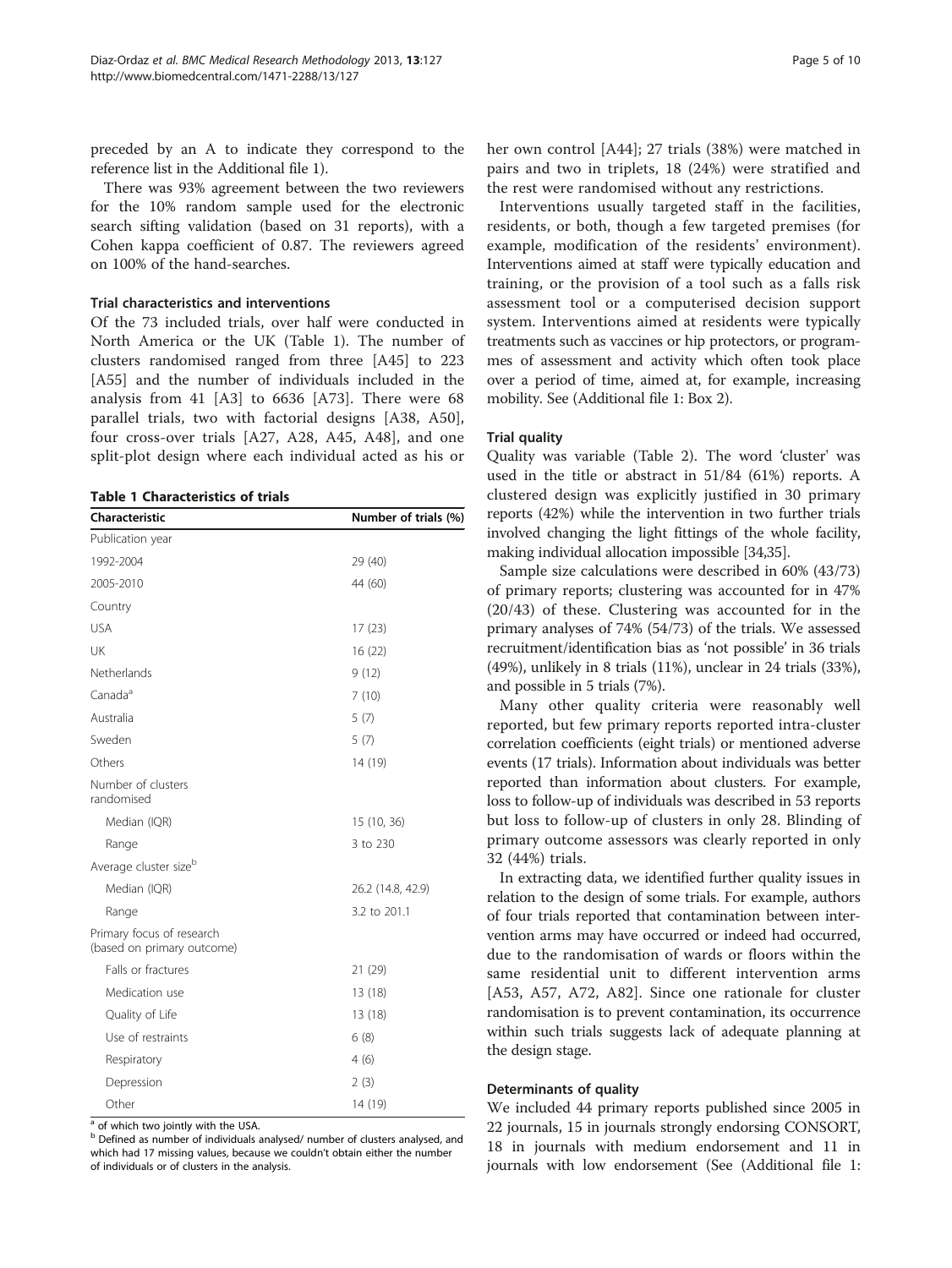<span id="page-5-0"></span>

| Table 2 Number (proportion) of primary reports adhering to quality criteria by key characteristics |  |  |  |  |
|----------------------------------------------------------------------------------------------------|--|--|--|--|
|----------------------------------------------------------------------------------------------------|--|--|--|--|

| <b>Criterion</b>                                                                |          | <b>Total</b><br><b>Publication year</b> |      |                       |       | Statistician co-authored |          |                |       | Strength of CONSORT endorsement <sup>c</sup> |      |                 |      |                           |       |                  |       |
|---------------------------------------------------------------------------------|----------|-----------------------------------------|------|-----------------------|-------|--------------------------|----------|----------------|-------|----------------------------------------------|------|-----------------|------|---------------------------|-------|------------------|-------|
|                                                                                 |          | $N = 73$                                |      | <b>Before</b><br>2005 |       | 2005 or<br>later         |          | No<br>$N = 22$ |       | Yes<br>$N = 51$                              |      | Low<br>$N = 11$ |      | <b>Medium</b><br>$N = 18$ |       | High<br>$N = 15$ |       |
|                                                                                 |          |                                         |      | $N = 29$              |       |                          | $N = 44$ |                |       |                                              |      |                 |      |                           |       |                  |       |
| Term 'cluster' included in title or abstract                                    |          | 44                                      | (60) | 10                    | (34)  | 34                       | (77)     | $\overline{7}$ | (32)  | 37                                           | (73) | $\overline{7}$  | (64) | 15                        | (83)  | 12               | (80)  |
| Cluster design justified                                                        |          | 30                                      | (41) | -11                   | (38)  | 19                       | (43)     | 9              | (41)  | 21                                           | (41) | 4               | (36) | 8                         | (44)  | $\overline{7}$   | (47)  |
| Eligibility criteria reported for individuals                                   |          | 65                                      | (89) | 25                    | (86)  | 43                       | (98)     | 20             | (91)  | 45                                           | (88) | 9               | (82) | 16                        | (89)  | 15               | (100) |
| Eligibility criteria reported for clusters                                      |          | 44                                      | (60) | 17                    | (59)  | 28                       | (64)     | 13             | (59)  | 31                                           | (61) | 5               | (45) | 10 <sup>°</sup>           | (56)  | 12               | (80)  |
| Sample size calculation reported                                                |          | 43                                      | (59) | 14                    | (48)  | 29                       | (66)     | 8              | (36)  | 35                                           | (69) | 6               | (55) | 11                        | (61)  | 12               | (80)  |
| Clustering accounted for in sample size calculation                             |          | 20                                      | (27) | $\overline{4}$        | (14)  | 16                       | (36)     | $\overline{2}$ | (9)   | 18                                           | (35) | $\overline{4}$  | (36) | 5                         | (28)  | $\overline{7}$   | (47)  |
| Evidence of variation in cluster size considered                                |          | 4                                       | (6)  | $\circ$               | (0)   | $\overline{4}$           | (9)      |                | (4)   | 3                                            | (6)  |                 | (9)  |                           | (6)   | 2                | (13)  |
| Restricted randomisation                                                        |          | 50                                      | (68) | 18                    | (62)  | 32                       | (73)     | 15             | (68)  | 35                                           | (69) | 10              | (91) | 12                        | (67)  | 10               | (67)  |
| Potential for                                                                   | None     | 36                                      | (49) | 14                    | (48)  | 22                       | (50)     | 12             | (57)  | 24                                           | (47) | 7               | (64) | 8                         | (45)  | 7                | (47)  |
| identification/recruitment bias                                                 | Unclear  | 24                                      | (32) | 13                    | (45)  | 11                       | (25)     | 9              | (41)  | 15                                           | (29) | 2               | (18) | 4                         | (22)  | 5                | (33)  |
|                                                                                 | Unlikely | 8                                       | (11) |                       | (3)   | 7                        | (16)     | $\mathbf{0}$   | (0)   | 8                                            | (16) | 2               | (18) | $\overline{4}$            | (22)  | $\mathbf{1}$     | (6)   |
|                                                                                 | Possible | 5                                       | (7)  |                       | (3)   | $\overline{4}$           | (9)      |                | (5)   | $\overline{4}$                               | (8)  | 0               | (0)  | 2                         | (11)  | 2                | (13)  |
| Outcome assessor blind to allocation                                            |          | 32                                      | (44) | 12                    | (41)  | 20                       | (45)     | 9              | (41)  | 23                                           | (45) | 6               | (55) | 7                         | (39)  | 7                | (47)  |
| Clustering accounted for in analysis                                            |          | 54                                      | (74) | 19                    | (66)  | 35                       | (80)     | 13             | (59)  | 41                                           | (80) | 8               | (73) | 15                        | (83)  | 12               | (80)  |
| Numbers of clusters randomised reported                                         |          | 71                                      | (97) | 29                    | (100) | 42                       | (95)     | 21             | (95)  | 50                                           | (98) | 9               | (82) | 18                        | (100) | 15               | (100) |
| Reported baseline of individual characteristics                                 |          | 69                                      | (95) | 28                    | (97)  | 41                       | (93)     | 22             | (100) | 47                                           | (92) | 10              | (91) | 17                        | (94)  | 14               | (93)  |
| Baseline of cluster characteristics reported                                    |          | 27                                      | (37) | 7                     | (24)  | 20                       | (45)     | $\overline{4}$ | (18)  | 24                                           | (47) | 5               | (45) | 10 <sup>°</sup>           | (56)  | 6                | (40)  |
| P-values not calculated for individual baseline comparisons                     |          | 41                                      | (56) | 16                    | (55)  | 25                       | (57)     | 9              | (43)  | 32                                           | (63) | 2               | (18) | 13                        | (72)  | 10               | (67)  |
| Reported numbers of clusters analysed <sup>d</sup>                              |          | 63                                      | (86) | 25                    | (86)  | 39                       | (89)     | 18             | (81)  | 46                                           | (90) | 9               | (82) | 16                        | (89)  | 14               | (93)  |
| Reported numbers of individuals analysed                                        |          | 66                                      | (90) | 24                    | (83)  | 39                       | (89)     | 21             | (95)  | 42                                           | (82) | 8               | (73) | 17                        | (94)  | 14               | (93)  |
| Intra-cluster correlation coefficient (ICC) from analysis reported <sup>e</sup> |          | 8                                       | (14) |                       | (5)   | 7                        | (20)     |                | (5)   | 7                                            | (18) | 0               | (0)  | 4                         | (14)  | $\overline{4}$   | (33)  |
| Adverse events reported                                                         |          |                                         | (23) | 5                     | (17)  | 12                       | (27)     | 3              | (14)  | 13                                           | (25) | 4               | (36) | 4                         | (22)  | 9                | (60)  |

 $c$  Only 44 reports; as this categorisation applies only to publications after 2004.

d Data taken from results tables if not explicit.

<sup>e</sup> There were 17 reports where ICC calculations were not applicable (given the aggregated nature of outcome) hence only 56 reports are considered.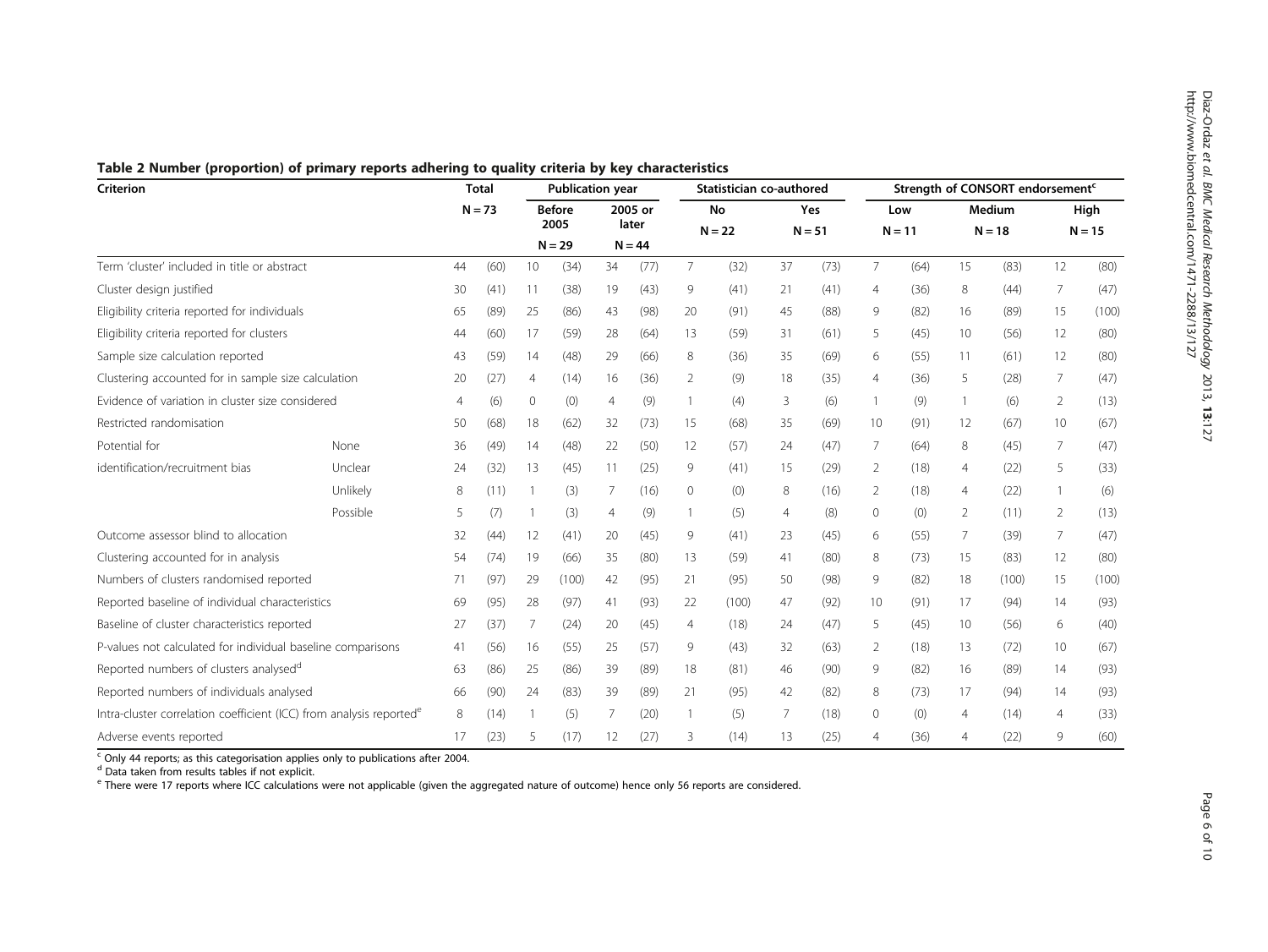Table D) for details). Of the 73 primary reports, 51 included a statistician or other quantitative methodologist as a co-author. Statistician co-authorship and publication period appeared to have stronger influences on quality than strength of a journal's endorsement of the CONSORT statement (Table [2\)](#page-5-0).

In univariable analyses (Table 3), trials with statisticians as co-authors were more likely to account for clustering in the analysis (unadjusted OR 3.2, 95% confidence interval (CI) 1.2 to 8.5) and sample size calculation (OR 5.4, 95% CI 1.1 to 26.0), but evidence for the effect of statistician co-authorship on identification and recruitment bias was inconclusive (OR 1.4, 95% CI 0.5 to 3.8). Trials published after 2004 were more likely to account for clustering in the sample size (unadjusted OR 3.6 95% CI 1.1 to 12.1) but although the direction of estimates was consistent, there was no evidence that publication period affected the likelihood of either accounting for clustering in the analysis (unadjusted OR 1.3 95% CI 0.5 to 3.2) or identification/recruitment bias (unadjusted OR 1.9 95% CI 0.7 to 4.7). There appeared to be little effect of journal endorsement of the extended CONSORT statement on any of the methodological quality markers. Few effects were statistically significant (at 5% level) in multivariable analyses (Table 3).

## Discussion

This first review of cluster randomised trials in residential facilities for older people shows that there is a large number of cluster randomised trials in this field and that their quality, although variable, has improved over time. Reporting of sample size calculations, processes for identification and recruitment of individual residents, blinding of outcome assessors, adverse events, intra-cluster correlation coefficient, and cluster characteristics appear to have been particularly poor. There is stronger evidence of the effect of the presence of a statistician (or other quantitative methodologist) amongst co-authors, than of the strength of a journal's endorsement of CONSORT recommendations on the methodological quality of the trials.

## Strengths and limitations

We used rigorous searching and data extraction procedures including focused hand-searching resulting in a comprehensive overview of cluster randomised trials in residential facilities for older people. That almost onethird of trials were not found using our electronic search probably reflects poor reporting. Although our search strategy compares favourably with one recently reported with excellent sensitivity [\[36\]](#page-9-0), we are aware that we may have missed some cluster randomised trials in nursing

|  |  |  |  |  | Table 3 Unadjusted and adjusted odds ratio of adhering to quality criteria |
|--|--|--|--|--|----------------------------------------------------------------------------|
|--|--|--|--|--|----------------------------------------------------------------------------|

|                                                                                         | Proportion adhering to criteria |                    | Unadjusted odds ratio | Adjusted <sup>9</sup> odds ratio |             |  |  |  |
|-----------------------------------------------------------------------------------------|---------------------------------|--------------------|-----------------------|----------------------------------|-------------|--|--|--|
| Reported accounting for clustering in analysis (includes secondary reports, 84 reports) |                                 |                    |                       |                                  |             |  |  |  |
| No statistician co-author                                                               | 16/28                           | Reference category |                       |                                  |             |  |  |  |
| Co-author included statistician                                                         | 44/56                           | 3.2                | (1.2, 8.5)            | 3.1                              | (1.1, 8.7)  |  |  |  |
| Publication prior to 2005                                                               | 22/33                           | Reference category |                       |                                  |             |  |  |  |
| Journal CONSORT endorsement low <sup>t</sup>                                            | 9/14                            | 0.9                | (0.2, 3.3)            | 0.8                              | (0.2, 3.3)  |  |  |  |
| Journal CONSORT endorsement medium <sup>t</sup>                                         | 16/21                           | 1.6                | (0.5, 5.5)            | 1.1                              | (0.3, 4.2)  |  |  |  |
| Journal CONSORT endorsement high <sup>t</sup>                                           | 12/16                           | 1.5                | (0.4, 5.8)            | 1.4                              | (0.3, 6.5)  |  |  |  |
| Reported accounting for clustering in sample size (unique trials, 73 reports)           |                                 |                    |                       |                                  |             |  |  |  |
| No statistician co-author                                                               | 2/22                            | Reference category |                       |                                  |             |  |  |  |
| Co-author included statistician                                                         | 18/51                           | 5.4                | (1.1, 26.7)           | 2.7                              | (0.5, 16.2) |  |  |  |
| Publication prior to 2005                                                               | 4/29                            | Reference category |                       |                                  |             |  |  |  |
| Journal CONSORT endorsement low <sup>t</sup>                                            | 4/11                            | 3.6                | (0.7, 18.0)           | 3.5                              | (0.6, 18.8) |  |  |  |
| Journal CONSORT endorsement medium <sup>t</sup>                                         | 5/18                            | 2.4                | (0.5, 10.5)           | 1.7                              | (0.4, 7.7)  |  |  |  |
| Journal CONSORT endorsement high <sup>t</sup>                                           | 7/15                            | 5.5                | (1.3, 23.6)           | 4.7                              | (1.0, 21.8) |  |  |  |
| Identification/recruitment bias is not possible or unlikely (unique trials, 73 reports) |                                 |                    |                       |                                  |             |  |  |  |
| No statistician co-author                                                               | 12/22                           | Reference category |                       |                                  |             |  |  |  |
| Co-author included statistician                                                         | 32/51                           | 1.4                | (0.5, 3.9)            | 1.3                              | (0.4, 4.0)  |  |  |  |
| Publication prior to 2005                                                               | 15/29                           | Reference category |                       |                                  |             |  |  |  |
| Journal CONSORT endorsement low <sup>t</sup>                                            | 9/11                            | 4.2                | (0.8, 22.9)           | 4.1                              | (0.8, 22.7) |  |  |  |
| Journal CONSORT endorsement medium <sup>t</sup>                                         | 12/18                           | 1.9                | (0.5, 6.3)            | 1.8                              | (0.5, 6.4)  |  |  |  |
| Journal CONSORT endorsement high <sup>t</sup>                                           | 8/15                            | 1.1                | (0.3, 3.7)            | 10.2                             | (0.3, 4.5)  |  |  |  |

<sup>f</sup> Reference category is publication pre-2005.

<sup>9</sup> Adjusted for the other variables in the table.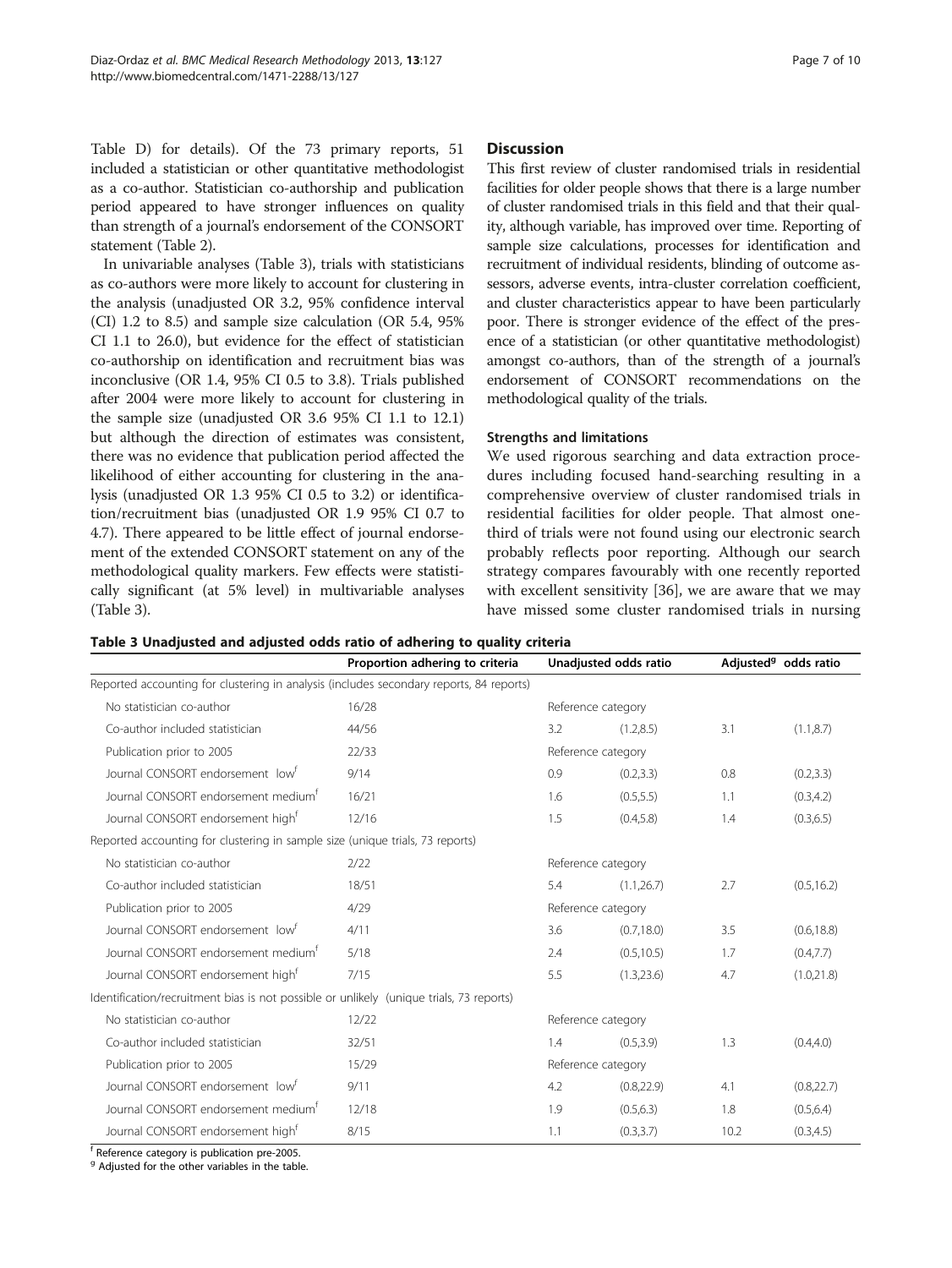home settings, as the hand-searches were performed in only five journals and hand searching provided a third of our sample.

The size of our sample may be too small to detect some associations, and results must be interpreted accordingly. Our methods for identifying whether a statistician was part of the writing team extended those previously used [[15,30](#page-9-0)], by incorporating a web-search of all authors in the report. A possible limitation of our study is that journal instructions may not have been the same when trial reports were actually published (between 2005 and 2010) as they were when we extracted information on journals' endorsements of the extended CONSORT statement in 2011.

Our assessment of quality was based only on information in trial reports. Space limitations in journals may sometimes preclude reporting of some factors relevant to quality in published reports, although this may change with increasing on-line publishing. Although there is no stated consensus on the most important quality items, the quality criteria we used are largely a subset of the CONSORT checklist, and we sought expert opinion before choosing the specific methodological quality items to formally analyse. The updated extension to the CONSORT statement for cluster randomised trials [\[37](#page-9-0)], which was published after we completed this review, acknowledges the importance of considering two issues we include in this review: the effect of variable cluster size on sample size calculations and expands on item 10 to recommend specific reporting of the way in which individuals are included in the trial.

choice of the year 2005 to dichotomise publication year, and its use in analyses corresponding to the CONSORT statement impact on quality. We recognise that the extended CONSORT guidelines were published in 2004 and that, due to time lags between submission of a report and publication, a few of the reports we analysed may not have been aware of these guidelines. However, the guidelines were in development and draft versions of them were common knowledge a few years prior to their final appearance in print, so we consider this may not be a severe limitation on validity.

Finally, authors may fail to report that their trials are cluster-randomized; we may therefore have missed some trials due to this.

#### Comparison with previous research

Proportions of trials in which clustering was accounted for in the sample size and analysis (Table 4) were similar to those for cluster randomised trials in all fields [\[12\]](#page-9-0), and in the fields of tropical disease and oncology [\[11,38](#page-9-0)], but lower than in other areas [\[4](#page-8-0)[,24,27](#page-9-0)]. Relative to previous reviews, we judged that identification/recruitment bias was possible in a lower percentage (7%) and unclear in a higher percentage (32%) of our included trials [\[4](#page-8-0)[,27\]](#page-9-0).

Ours is not the first review to identify particularly poor reporting of factors such as observed intra-cluster correlation coefficients and cluster characteristics that have less influence on the validity of the main trial analyses than on their usefulness to practitioners, policy makers and future researchers [\[4,](#page-8-0)[10](#page-9-0),[12](#page-9-0)]. Overall, proportions adhering to

Table 4 Percentages accounting for clustering in sample size calculations and analysis in previous reviews

| <b>Authors</b>       | Source of trials                                     | Years     | Clustering accounted for |             |  |  |
|----------------------|------------------------------------------------------|-----------|--------------------------|-------------|--|--|
|                      |                                                      |           | In sample size           | In analysis |  |  |
| Donner et al. [5]    | 16 non-therapeutic Intervention trials               | 1979-1989 | 19%                      | 50%         |  |  |
| Simpson et al. [6]   | 21 trials from Amer J Pub Health Prev Med            | 1990-1993 | 19%                      | 57%         |  |  |
| Chuang et al. [7]    | 24 trials of computer based decision support         | 1975-1998 | 0%                       | 58%         |  |  |
| Isaakidis et al. [8] | 51 trials in Sub-Saharan Africa                      | 1973-2001 | 20%                      | 37%         |  |  |
| Puffer et al. [3]    | 36 trials in BMJ, Lancet and NEJM                    | 1997-2002 | 56%                      | 92%         |  |  |
| Eldridge et al. [10] | 152 trials in primary health care                    | 1997-2000 | 9%                       | 59%         |  |  |
| Varnell et al. [39]  | 60 trials in Amer J PubHealth Prev Med               | 1998-2002 | 15%                      | 54%         |  |  |
| Bland [9]            | 18 articles in BMJ                                   | 1983-2003 | n/a                      | 72%         |  |  |
| Eldridge et al. [4]  | 34 articles in primary health care                   | 2004-2005 | 62%                      | 88%         |  |  |
| Murray et al. [38]   | 75 trials in oncology                                | 2002-2006 | 24%                      | 45%         |  |  |
| Bowater et al. [11]  | 35 trials in tropical parasitic diseases             | 1998-2007 | 29%                      | 43%         |  |  |
| Handlos et al. [24]  | 35 trials in maternal and child health               | 1998-2008 | 71%                      | 80%         |  |  |
| Froud et al. [27]    | 23 trials in oral health                             | 2005-2009 | 65%                      | 78%         |  |  |
| Ivers et al. [12]    | 300 trials of cluster design randomly selected       | 2000-2008 | $33\%$ <sup>h</sup>      | 70%         |  |  |
| This review          | 73 trials in residential facilities for older people | 1993-2010 | 27%                      | 74%         |  |  |

h Calculated by us for consistency with other reports, as the reported 61% excludes those trials which did not report sample size calculations.

<sup>i</sup> This increases to 47% when those that did not report sample size calculations are excluded.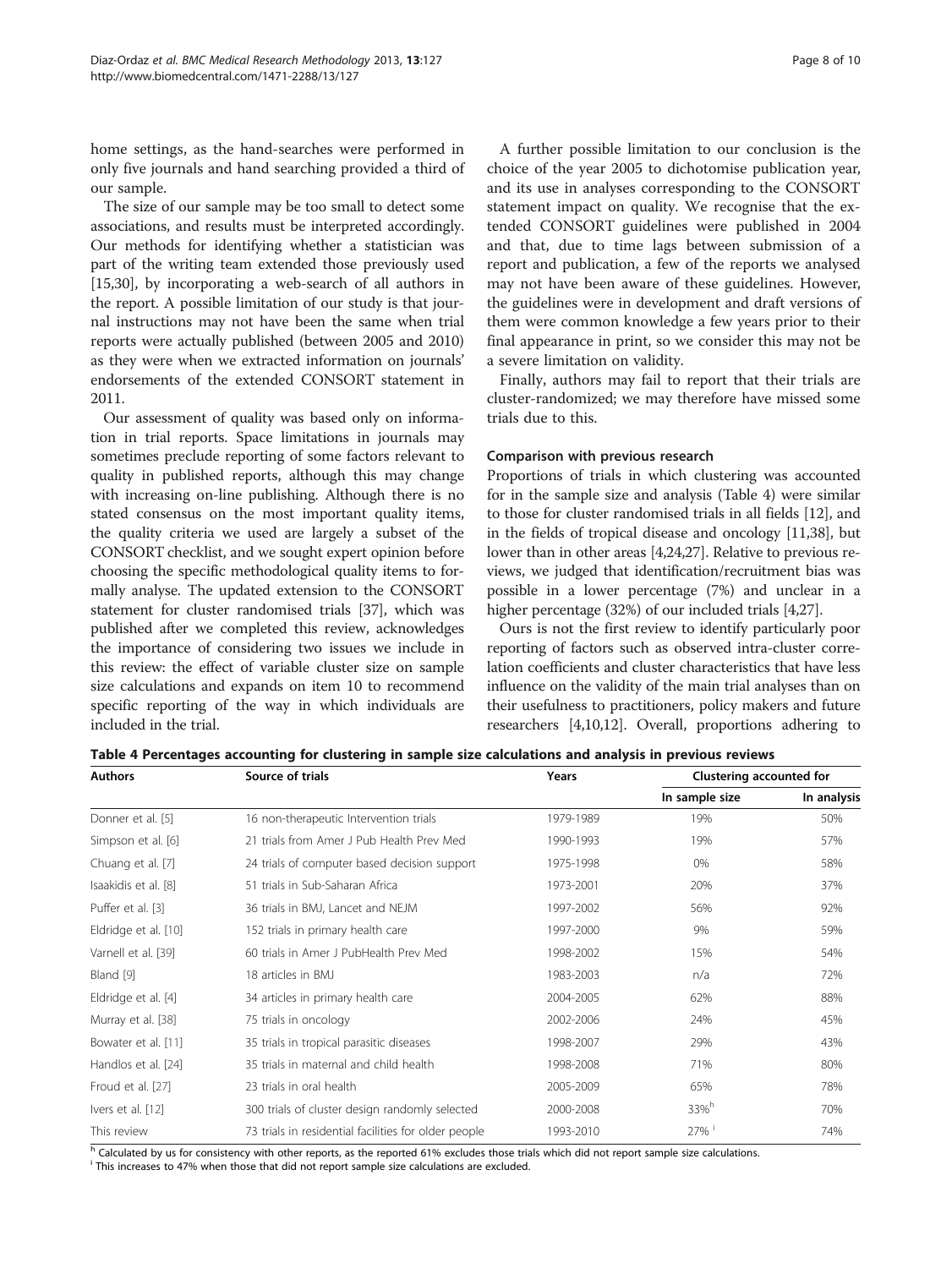<span id="page-8-0"></span>various criteria in our review were not dissimilar to proportions in the recent review of cluster randomised trials in all fields that used a similar set of quality criteria [[40](#page-9-0)]. The effect of the presence of a statistician in the research team on study quality supports previous research in the context of individually randomised trials [\[15\]](#page-9-0). In contrast, we found no evidence of an association between journal endorsement of the 2004 extended CONSORT statement and reporting quality, contrary to the findings of previous research, which identified better reporting amongst randomised controlled trials published in journals more strongly promoting the original 1996 CONSORT statement [\[16\]](#page-9-0).

#### Interpretation

Our review covers a longer time period than some other recent reviews of cluster randomised trials. Twentieth century trials included in our review tended to be lower quality with, for example, none accounting for clustering in the sample size calculation. This may explain why our results suggest an improvement over time in this criterion when the review of cluster randomised trials in all fields between 2000 and 2008 did not [\[12](#page-9-0)]. A further explanation is that trends in one field may be masked when trials from all fields are reviewed, particularly in a research area such as cluster randomised trials in which the number of studies is growing. Although the numbers of trials included in our analyses preclude definitive conclusions, we hypothesise that improvements in reporting of these trials have been taking place gradually since the turn of the millennium when there was a proliferation of books and journal articles relating to cluster randomised trials, but at different rates in different fields, and the extended CONSORT statement has been a reinforcement of that change rather than a precipitator. This is consistent with similar phenomena of procedural or organisational change taking place *after* individual behaviour change seen in other contexts in society at large.

While published guidelines may have been successful in effecting some change in reporting practices, it is plausible that the presence of suitably qualified individuals on a research team exerts a greater influence on trial design, conduct and analysis than written instructions to adhere to such guidelines. The latter may influence reporting more than they influence trial design. Although we only explored the impact of the presence of a statistician on three key methodological features, we acknowledge that individuals with other types of expertise may have a similar effect on key aspects of trials in other areas.

## Conclusions

Cluster randomised trials in residential facilities need improvement. Direct statistician involvement may improve the methodological quality of cluster randomised trials more than journal endorsement of the CONSORT statement. Investigators should always involve a statistician in their trial team and funders and journals should encourage this.

## Additional file

[Additional file 1:](http://www.biomedcentral.com/content/supplementary/1471-2288-13-127-S1.pdf) Box 1. Electronic search strategy, Table A Quality criteria and other data extracted from publications, Table B and C. Characteristics of included studies, Box 2 Examples of interventions and Table D CONSORT endorsement by journals included in this review. Full bibliography of the studies included in this review.

#### Abbreviations

CRTs: Cluster randomised trials; CONSORT: Consolidated standards of reporting trials; ICC: Intra-cluster correlation coefficient.

#### Competing interest

Two of the authors are statisticians (KDO and SE).

#### Authors' contributions

SE conceived the study, BS advised on the design of the study and contributed to the protocol, KDO contributed to the design of the study, wrote the protocol and designed the extraction interface, based on one previously designed by RF. KDO, RF and SE undertook data extraction. KDO conducted the analyses of the data. All authors had full access to all the data. KDO and SE took primary responsibility for writing the manuscript. All authors provided feedback on all versions of the paper. All authors read and approved the final manuscript.

#### Acknowledgements

We thank Gabriele Meyer, Jan Hamers and Jane Jensen for their suggestions of studies of cluster design in residential facilities that had not been identified by our searches; Allan Donner, Sally Kerry and Obioha Ukoumunne for providing independent expert assessment of the key indicators of methodological quality; and Trish Greenhalgh and Sally Kerry for helpful comments on an earlier draft of the paper.

#### Funding

KDO was funded by an NIHR Methods fellowship.

#### Author details

<sup>1</sup> Centre for Primary Care and Public Health, Queen Mary University of London, London, E1 2AB, UK. <sup>2</sup>Department of Health Services Research and Policy, London School of Hygiene and Tropical Medicine, 15 - 17 Tavistock Place, London, WC1H 9SH, UK. <sup>3</sup>University College of Health Sciences, Campus Kristiania, Oslo, Norway. <sup>4</sup>John Radcliffe Hospital, Oxford, OX3 9DU, UK

Received: 19 June 2013 Accepted: 10 October 2013 Published: 22 October 2013

#### References

- 1. Kerry SM, Bland JM: Trials which randomize practices I: how should they be analysed? Fam Pract 1998, 15:80-83.
- 2. Kerry SM, Bland JM: Trials which randomize practices II: sample size. Fam Pract 1998, 15:84–87.
- 3. Puffer S, Torgerson D, Watson J: Evidence for risk of bias in cluster randomised trials: review of recent trials published in three general medical journals. BMJ 2003, 327(7418):785–789.
- 4. Eldridge S, Ashby D, Bennett C, Wakelin M, Feder G: Internal and external validity of cluster randomised trials: systematic review of recent trials. BMJ 2008, 336(7649):876–880.
- 5. Donner A, Brown KS, Brasher P: A methodological review of non-therapeutic intervention trials employing cluster randomization, 1979–1989. Int J Epidemiol 1990, 19(4):795–800.